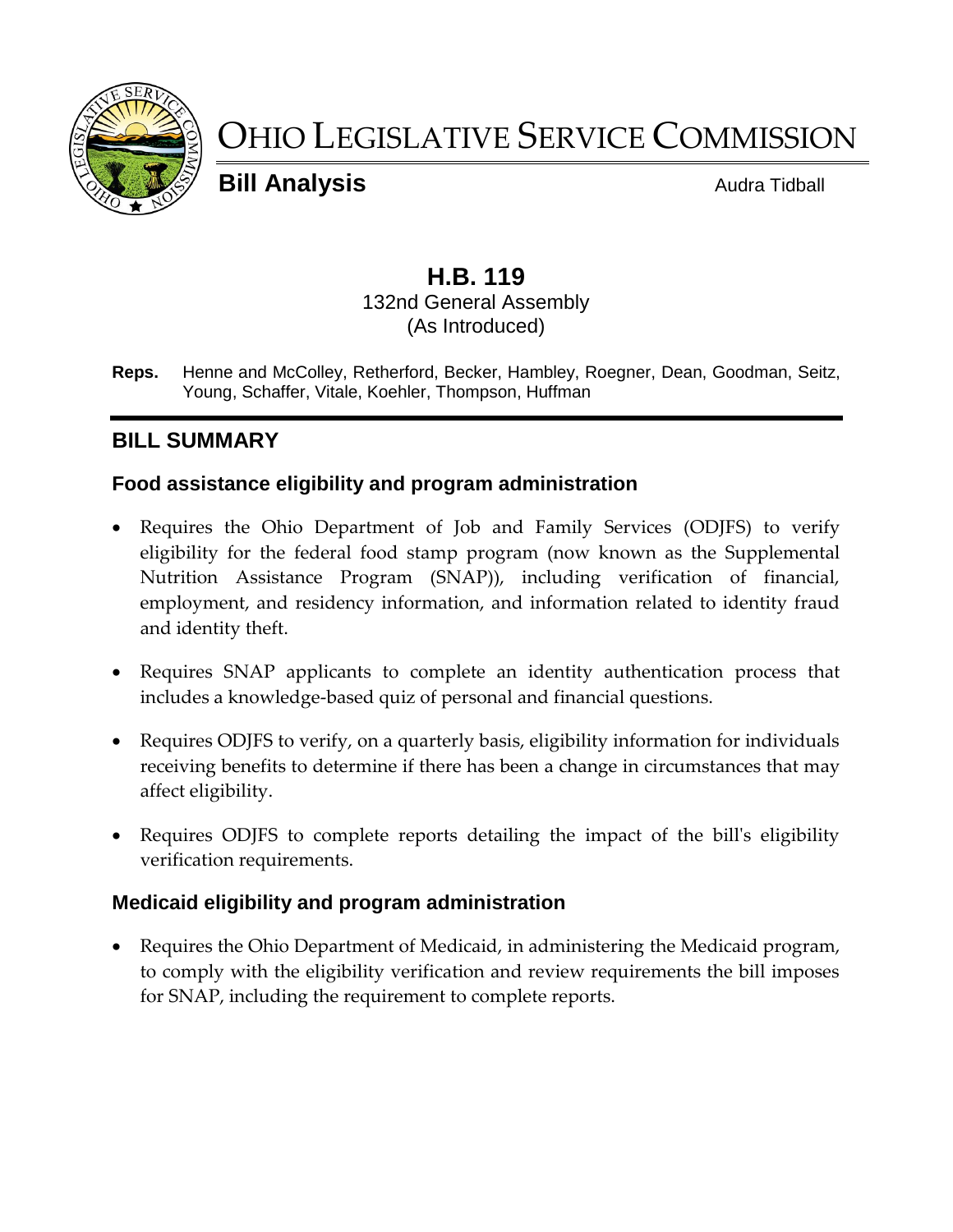# **CONTENT AND OPERATION**

## **Food assistance eligibility and program administration**

The bill establishes in statute requirements for administration of Ohio's participation in the federal food stamp program, which is now known as the Supplemental Nutrition Assistance Program (SNAP).<sup>1</sup> SNAP distributes food assistance benefits to eligible individuals and families who have income of less than 130% of the federal poverty level and meet other eligibility requirements. The federal government pays the full cost of SNAP benefits and shares the cost of administering the program with the states. Eligibility rules and benefit levels are set by the federal government and are uniform across the nation, but states have some flexibility regarding program administration.<sup>2</sup>

Because SNAP is largely governed by federal law, few program administration requirements are included in the Ohio Revised Code. The bill establishes specific requirements for eligibility verification and administration of the program in Ohio.

#### **Eligibility verification**

The bill requires the Ohio Department of Job and Family Services (ODJFS) to accept applications, determine and re-determine eligibility, and perform related administrative activities for SNAP.<sup>3</sup> It specifically requires ODJFS to verify at least the following information before awarding SNAP benefits:

- (1) Earned and unearned income;
- (2) Employment status and changes in employment;
- (3) Immigration status;

(4) State residency status, including information from a nationwide best-address source;

(5) Enrollment status in other state-administered public assistance programs both within and outside Ohio;

<sup>&</sup>lt;sup>1</sup> R.C. 5101.47(A)(1) and 5101.54(F) to (K).

<sup>2</sup> Center on Budget and Policy Priorities, *Policy Basics: Introduction to the Supplemental Nutrition Assistance Program (SNAP)*, [http://www.cbpp.org/research/policy-basics-introduction-to-the-supplemental](http://www.cbpp.org/research/policy-basics-introduction-to-the-supplemental-nutrition-assistance-program-snap)[nutrition-assistance-program-snap.](http://www.cbpp.org/research/policy-basics-introduction-to-the-supplemental-nutrition-assistance-program-snap)

 $3$  R.C. 5101.47(A)(1).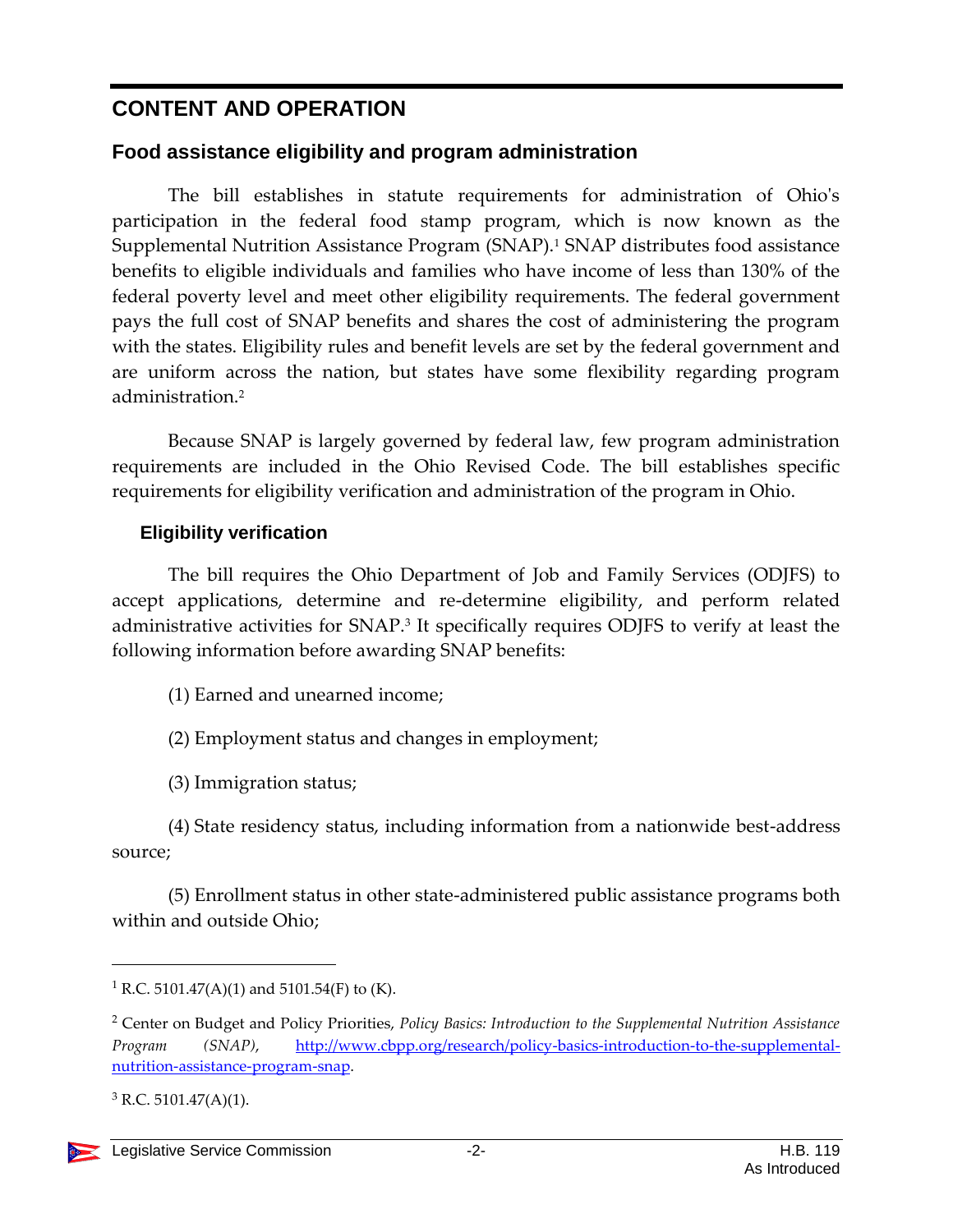(6) Financial resources;

(7) Lottery winnings;

(8) Incarceration status;

(9) Death records;

(10) Any available information related to potential identity fraud or identity theft.<sup>4</sup>

Regarding obtaining the information, the bill requires ODJFS to sign a memorandum of understanding with any department or agency as needed. ODJFS may contract with independent vendors to provide the information so long as any contract establishes annualized savings that exceed the contract's total annual cost to the state. The bill specifies that its provisions concerning information that must be reviewed do not prohibit reviewing additional information related to eligibility or contracting with independent vendors to provide information in addition to that which the bill requires.<sup>5</sup>

The bill requires ODJFS to explore joining a multi-state cooperative, such as the National Accuracy Clearinghouse, to identify individuals enrolled in public assistance programs outside of Ohio.<sup>6</sup>

#### **Identity quiz**

The bill requires the application process to include an identity authentication process to confirm that the applicant owns the identity presented in the application. The process must include a knowledge-based quiz of personal and financial questions, to the extent that financial questions are possible based on applicant finances and established credit history. The quiz must attempt to accommodate nonbanked or underbanked applicants. The quiz must be available in-person, over the telephone, and online.<sup>7</sup>

 $7 R.C. 5101.54(F)(3)$ .



 $4$  R.C. 5101.54(C) and (F)(1).

 $5 R.C. 5101.54(F)(4)$ .

 $6$  R.C. 5101.54(F)(5).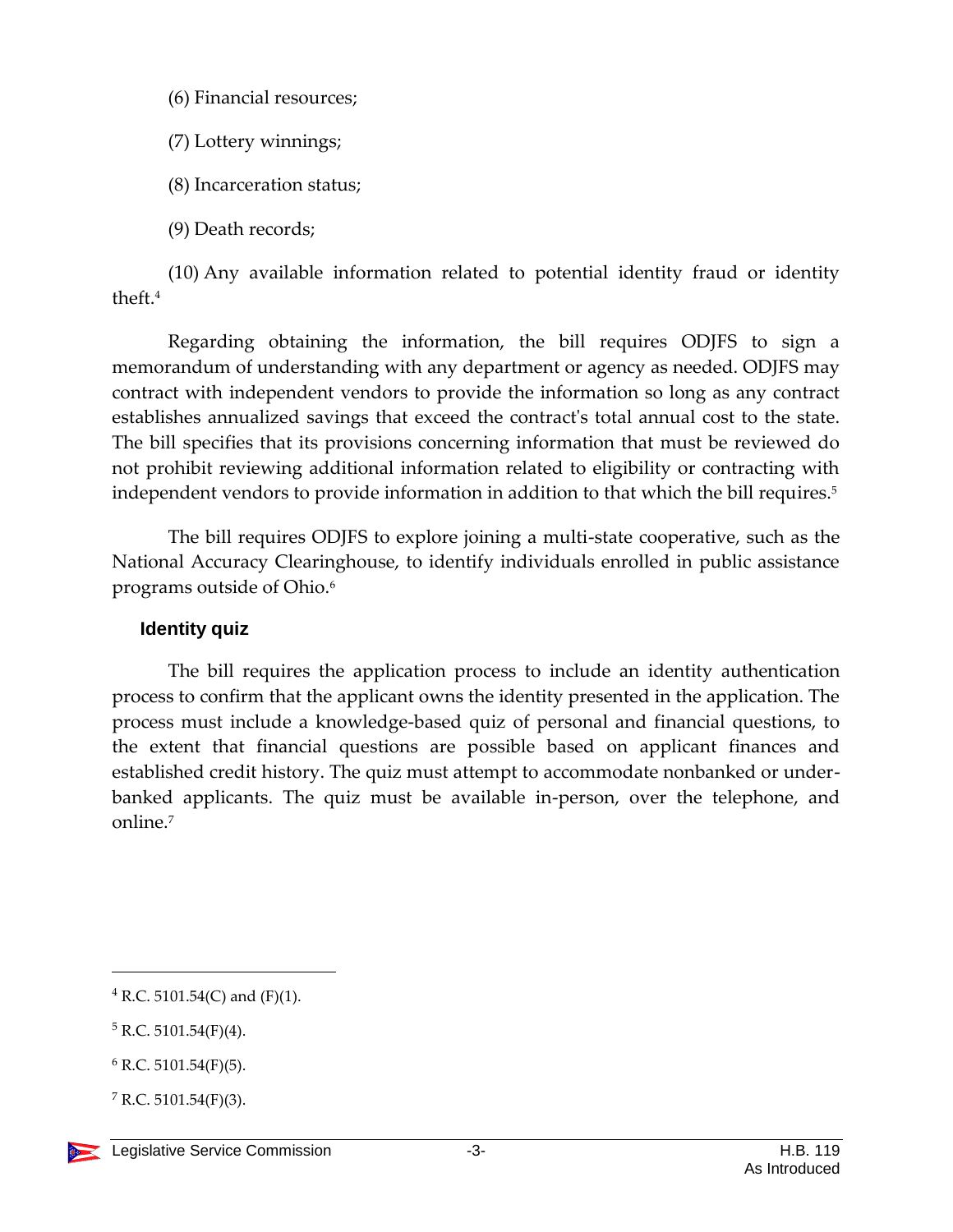#### **Changes in circumstances**

In accordance with federal law, current Ohio administrative rules specify reporting requirements for SNAP recipients concerning changes in circumstances.<sup>8</sup> Separate from recipient reporting, the bill requires ODJFS to conduct quarterly reviews from available sources of the income, employment, residency, and other information identified above that must be reviewed at the time of an initial application.<sup>9</sup>

When ODJFS receives information that indicates a change in a recipient's circumstances that may affect eligibility, it must review the recipient's case. If the review does not result in a finding of a discrepancy or change in circumstances that may affect eligibility, ODJFS is to take no further action.<sup>10</sup>

If the review results in a finding of a discrepancy or change that may affect eligibility, ODJFS must promptly re-determine eligibility and afford an opportunity to respond in accordance with the bill (discussed below). If the applicant or recipient does not respond to ODJFS's notice, it must deny the application or discontinue benefits, as applicable, until the discrepancy has been resolved and notify the applicant or recipient.

ODJFS must re-investigate if the applicant or recipient responds to the notice and disagrees with ODJFS's findings of a discrepancy or change. ODJFS must take immediate action to correct any error it finds. If ODJFS finds that it did not make an error, it must determine the effect on the applicant's or recipient's case, take appropriate action, and notify the applicant or recipient.

ODJFS must also determine the effect on the applicant's or recipient's case, take appropriate action, and notify the applicant or recipient if the applicant or recipient responds to the notice and agrees with ODJFS's findings.<sup>11</sup>

#### **Notice requirements**

The bill prohibits ODJFS from denying an application or discontinuing benefits due to a discrepancy or change in circumstances until the applicant or recipient has been provided written notice. The notice must describe the circumstances of the discrepancy or change, how the individual may respond, and the consequences of failing to respond.

<sup>8</sup> Ohio Administrative Code 5101:4-7-01.

 $9$  R.C. 5101.54(F)(2).

 $10$  R.C. 5101.54(G)(1).

 $^{11}$  R.C. 5101.54(G)(2).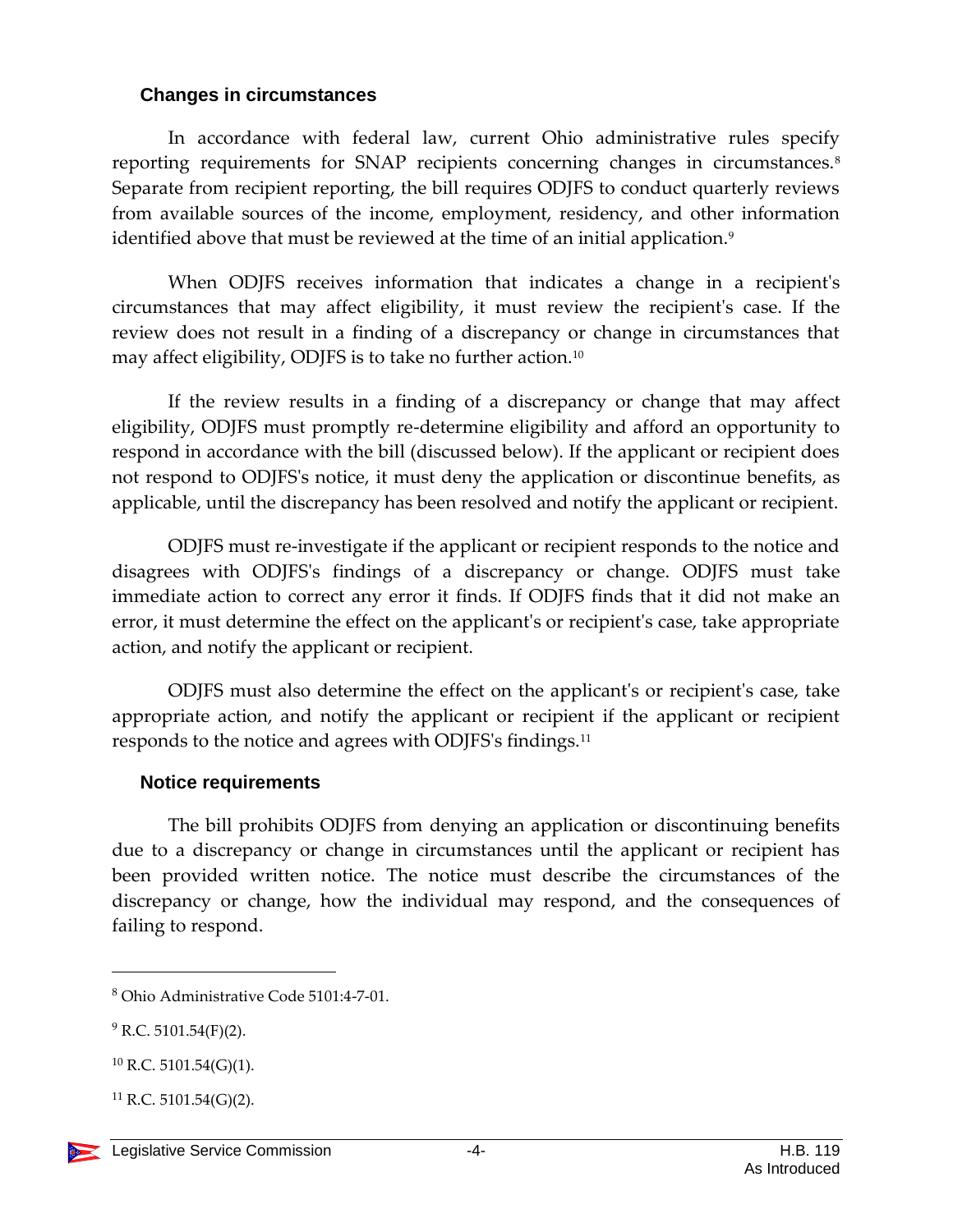The applicant or recipient must be given ten business days to respond, unless state or federal law requires additional time. The response must be in writing and cannot include self-declarations as verification. ODJFS may request additional information after receiving a response if it determines there is a risk of fraud or misrepresentation or that the documentation is inadequate.<sup>12</sup>

#### **Suspected fraud**

If ODJFS suspects fraud, the bill requires it to refer the case for investigation to the county prosecutor of the county in which the applicant or recipient resides.<sup>13</sup>

#### **Report**

The bill requires, six months after it takes effect and annually thereafter, that ODJFS complete a report detailing the impact of the bill's verification requirements. The report must include at least the following:

(1) The number of cases reviewed;

(2) The number of cases closed;

(3) The number of fraud investigation referrals to county prosecutors;

(4) The amount of savings and cost avoidance resulting from the requirements.

The report must be submitted to the Governor, the Attorney General, and the General Assembly.<sup>14</sup>

#### **Rules**

ODJFS is required by the bill to adopt rules to implement it. The rules must be adopted in accordance with the Administrative Procedure Act (R.C. Chapter 119.).<sup>15</sup>

## **Medicaid eligibility and program administration**

The bill requires the Ohio Department of Medicaid to comply with the eligibility verification requirements discussed above to the extent those requirements can be

 $\overline{a}$ 

 $13$  R.C. 5101.54(I).

 $12$  R.C. 5101.54(H).

 $14$  R.C. 5101.54(J).

 $^{15}$  R.C. 5101.54(K).